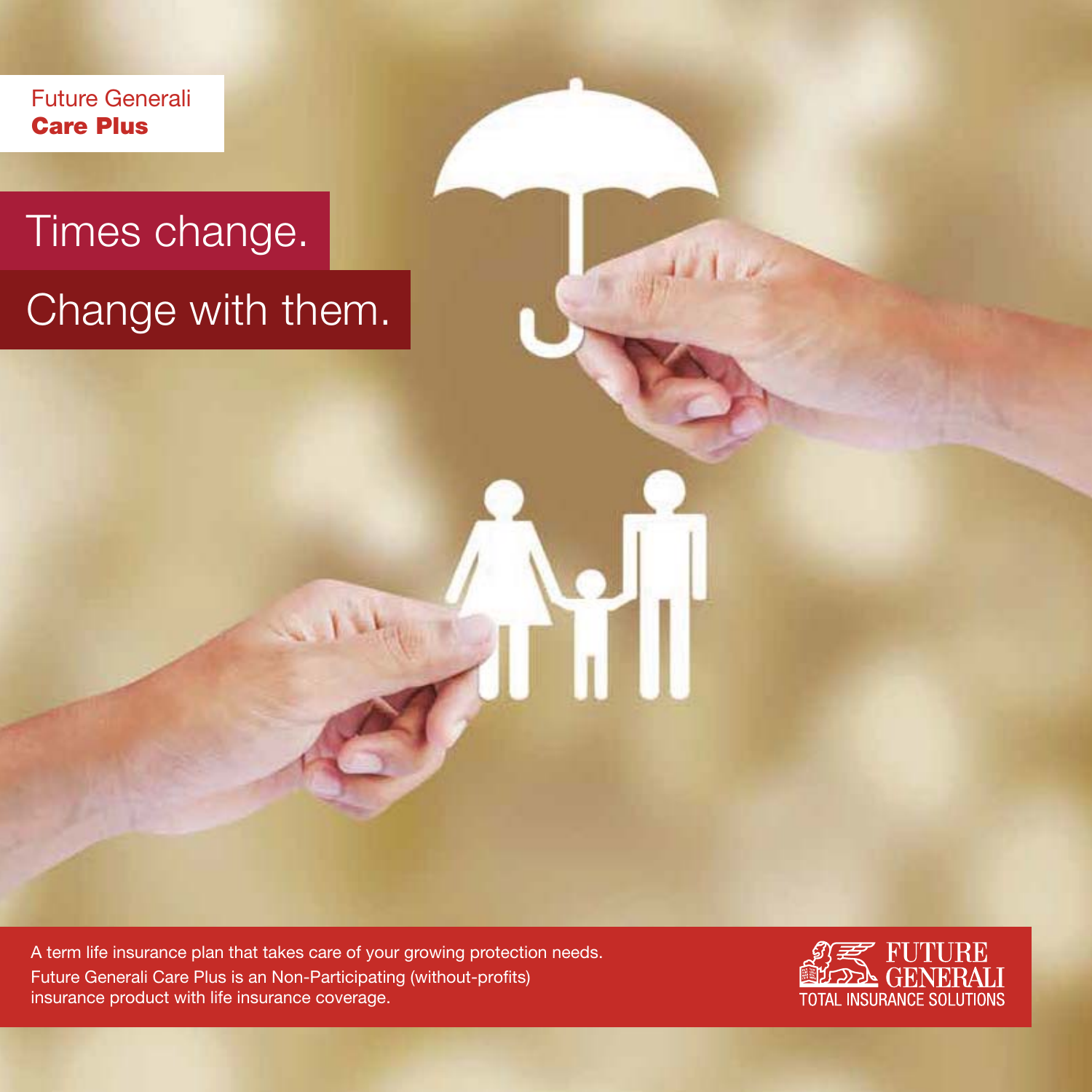A Term Life Insurance Plan that takes care of your growing protection needs.

The journey of life is full of excitement with lots to share and care. You have always assumed added responsibilities and prepared for your wonderful events of life. However, life is also about uncertainties. It is important to financially secure the grand dream of your family and be prepared to meet these uncertainties. Your family's financial security should be assured under all circumstances.

Keeping this in mind, we bring to you Future Generali Care Plus with two variants: Future Generali Care Plus Classic and Future Generali Care Plus Premier, to provide financial independence, even when you are not around, at a very affordable price.

# **UNIQUE PRODUCT BENEFITS**

- Future Generali Care Plus is a protection plan
- Financial security to family at extremely affordable rates
- Discount of premium for higher Sum Assured
- Premium(s) paid are eligible for Tax Benefit as may be available under the provisions of Tax Benefits available as per prevailing Tax Rules

# **HOW DOES IT WORK?**

#### **Step 1: Decide your Sum Assured**

You have the option to choose

- Future Generali Care Plus Classic option for insurance cover up to ₹24,99,999
- Future Generali Care Plus Premier option for insurance cover of  $\bar{\tau}$ 25,00,000 and above

### **Step 2: Decide your Policy Term**

You have to pay the premium throughout the Policy Term.

Depending upon your financial planning, you can decide the Policy Term.

**Step 3: Customise your policy**

# **WHAT ARE YOUR BENEFITS?**

**Maturity Benefit** There is no Maturity Benefit payable under this plan.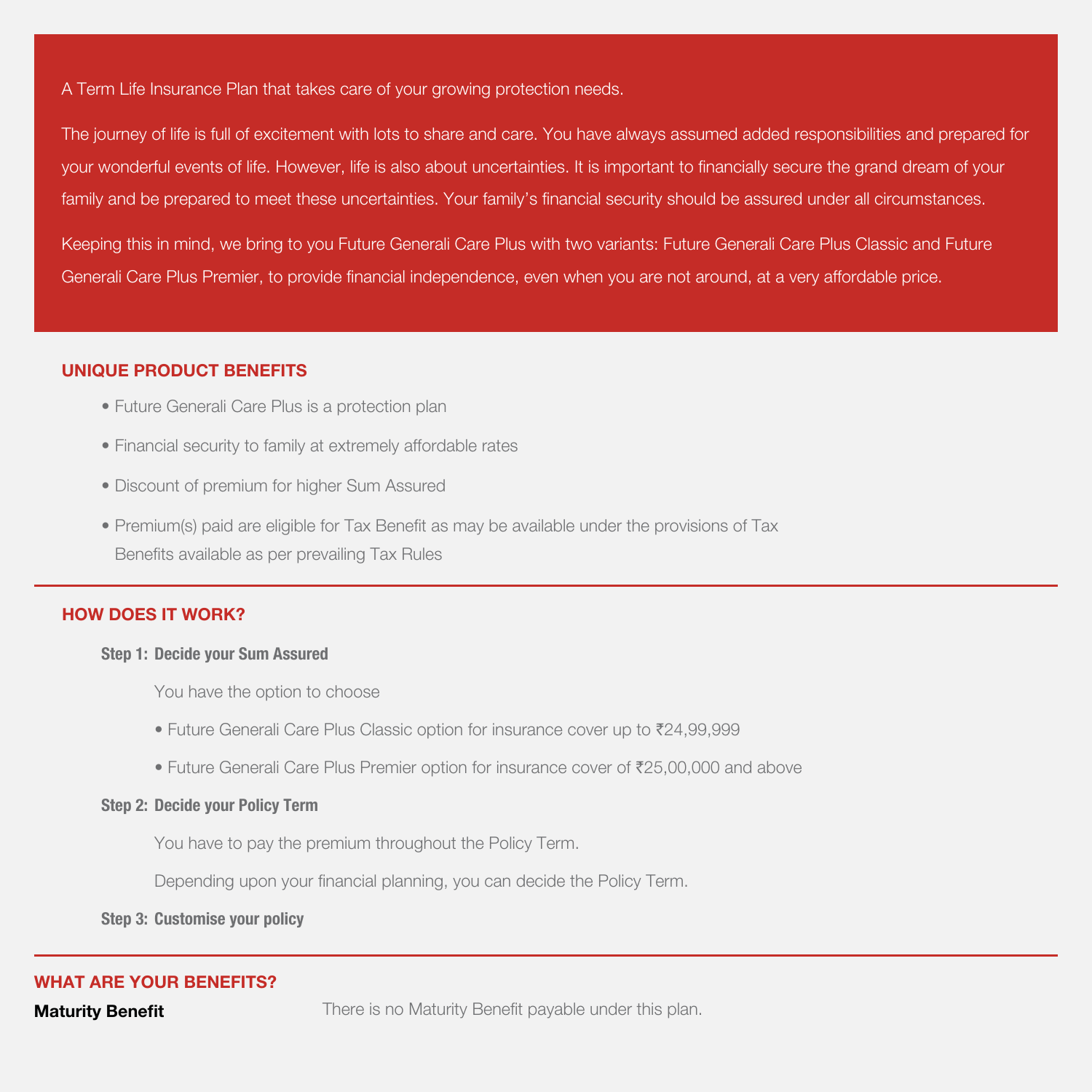| <b>Death Benefit</b>                       | In case of unfortunate death of the Life Assured, then the following benefit is payable to the Nominee.<br>Higher of:                                                          |                             |  |
|--------------------------------------------|--------------------------------------------------------------------------------------------------------------------------------------------------------------------------------|-----------------------------|--|
| NE<br>N                                    | 1. Sum Assured<br>2. 10 times Annualised Premium<br>3. 105% of the total premiums paid till date of death excluding Service Tax, extra premiums and rider<br>premiums, if any. |                             |  |
| <b>Surrender Benefits</b>                  | There is no Surrender Benefit payable under this plan.                                                                                                                         |                             |  |
| <b>LARGE SUM ASSURED</b><br><b>REBATES</b> | For Policyholders buying large Sum Assured levels, a large size discount/rebate is available<br>as given below:                                                                |                             |  |
|                                            | <b>REBATES FOR FUTURE GENERALI CARE PLUS CLASSIC OPTION</b>                                                                                                                    |                             |  |
|                                            | Sum Assured $(3)$                                                                                                                                                              | Per 1,000 Sum Assured $(3)$ |  |
|                                            | 10 lakh $- < 15$ lakh                                                                                                                                                          | <b>Nil</b>                  |  |
|                                            | 15 lakh - < 20 lakh                                                                                                                                                            | $\bar{5}0.20$               |  |
|                                            | 20 lakh $- <$ 25 lakh                                                                                                                                                          | ₹0.30                       |  |
|                                            | <b>REBATES FOR FUTURE GENERALI CARE PLUS PREMIER OPTION</b>                                                                                                                    |                             |  |
|                                            | Sum Assured (₹)                                                                                                                                                                | Per 1,000 Sum Assured $(3)$ |  |
|                                            | $25$ lakh - $<$ 50 lakh                                                                                                                                                        | <b>Nil</b>                  |  |
|                                            | 50 lakh - < 1 crore                                                                                                                                                            | ₹0.10                       |  |
|                                            | $>= 1$ crore                                                                                                                                                                   | ₹0.20                       |  |

# **PLAN SUMMARY**

# **BASE POLICY**

| <b>Plan Options</b>                     | <b>Future Generali Care Plus</b><br><b>Classic Option</b> | <b>Future Generali Care Plus</b><br><b>Premier Option</b> |
|-----------------------------------------|-----------------------------------------------------------|-----------------------------------------------------------|
| $Minimum -$<br><b>Maximum Entry Age</b> | 18-60 years                                               | 18-60 years                                               |
| Minimum -<br><b>Maximum Policy Term</b> | 5-30 years                                                | 5-30 years                                                |
| Maximum<br>Coverage Age                 | 65 years                                                  | 65 years                                                  |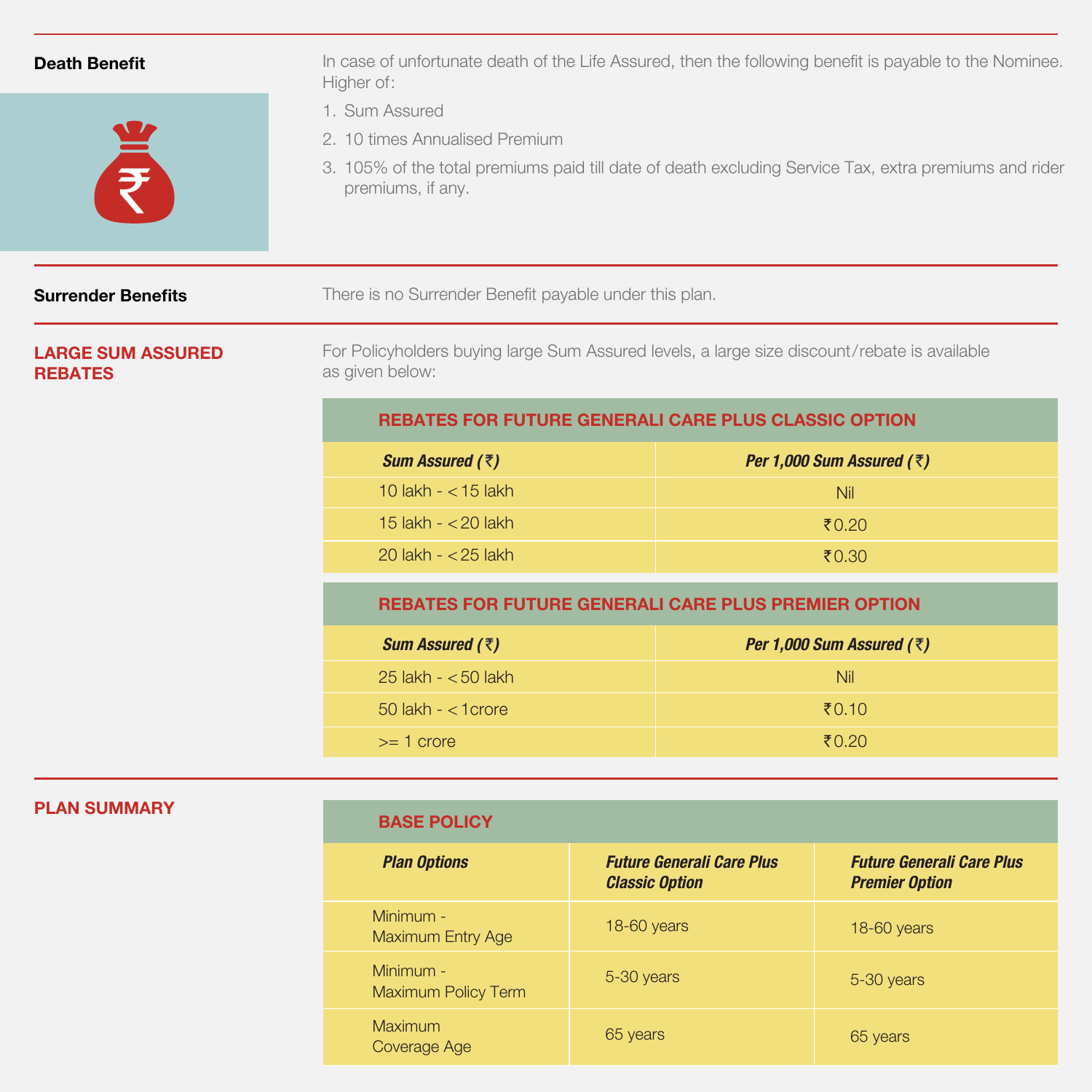| Minimum Premium                      | ₹2,500 p.a.                                 | ₹5,000 p.a.                                 |
|--------------------------------------|---------------------------------------------|---------------------------------------------|
| <b>Minimum</b><br><b>Sum Assured</b> | ₹10,00,000                                  | ₹25,00,000                                  |
| Maximum<br><b>Sum Assured</b>        | ₹24,99,999                                  | No Limit                                    |
| <b>Premium Modes</b>                 | Yearly, Half-Yearly &<br>Monthly (ECS only) | Yearly, Half-Yearly &<br>Monthly (ECS only) |

### **INDICATIVE PREMIUM RATES**

**The premium you need to pay for Future Generali Care Plus Classic Option:**

The table below shows the indicative premiums payable yearly for a Sum Assured of  $\text{\$15,00,000/-}$ for a standard life.

| <b>YOUR AGE AT</b><br><b>LAST BIRTHDAY</b> | <b>POLICY TERM</b> |           |          |                 |
|--------------------------------------------|--------------------|-----------|----------|-----------------|
|                                            | 10 years           | 15 years  | 20 years | 25 years        |
| 30 years                                   | <b>NA</b>          | <b>NA</b> | ₹2,700   | ₹3,150          |
| 35 years                                   | ₹2,700             | ₹3,090    | ₹3.645   | $\bar{x}$ 4,335 |
| 40 years                                   | ₹3.765             | ₹4,485    | ₹5.325   | ₹6,270          |
| 45 years                                   | ₹5,535             | ₹6,645    | ₹7,785   | <b>NA</b>       |

The above premiums are exclusive of Service Tax, Education Cess, Secondary and Higher Education Cess which will apply at the prevailing rates at the time of payment of premium.

# **The premium you need to pay for Future Generali Care Plus Premier Option:**

The table below shows the indicative premiums payable yearly for a Sum Assured of  $\overline{50,00,000}$ /-(Non-Smoker) for a standard life.

| <b>YOUR AGE AT</b><br><b>LAST BIRTHDAY</b> | <b>POLICY TERM</b> |          |          |           |
|--------------------------------------------|--------------------|----------|----------|-----------|
|                                            | 10 years           | 15 years | 20 years | 25 years  |
| 25 years                                   | ₹5,950             | ₹5,950   | ₹5,950   | ₹5,950    |
| 35 years                                   | ₹7,100             | ₹7,750   | ₹9,150   | ₹10,950   |
| 40 years                                   | ₹10,200            | ₹11,900  | ₹14,050  | ₹16,500   |
| 45 years                                   | ₹15,100            | ₹17,850  | ₹20,800  | <b>NA</b> |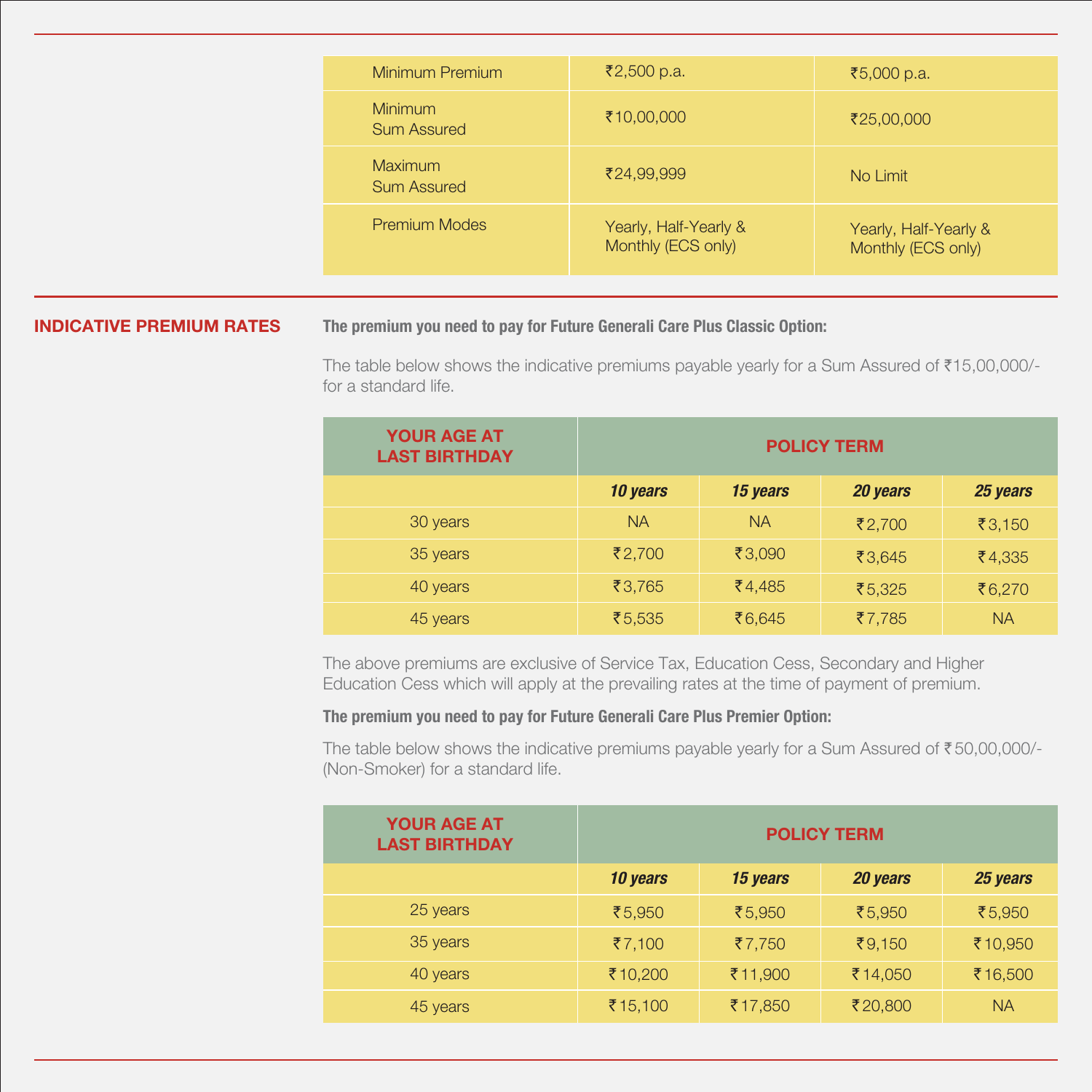The above premiums are exclusive of Service Tax, Education Cess, Secondary and Higher Education Cess which will apply at the prevailing rates at the time of payment of premium.

The premiums for various modes as percentage of annual premium are given below: Monthly (by ECS) - 8.83% of annual premium Half-Yearly - 52% of annual premium

# **LITTLE PRIVILEGES, JUST FOR YOU**

| <b>Rider</b>            | You have the option to enhance your Cover by opting for the following riders.<br>1. Future Generali Non-Linked Accidental Death Rider (UIN 133B023V01)<br>2. Future Generali Accidental Benefit Rider (133B027V01)<br>Please refer to the respective rider brochures for more details.<br>Note: The premium pertaining to health related or critical illness riders shall not exceed 100%<br>of premium under the basic product, the premiums under all other life insurance riders put together<br>shall not exceed 30% of premiums under the basic product and any benefit arising under each of<br>the above mentioned riders shall not exceed the sum assured under the basic product. |
|-------------------------|--------------------------------------------------------------------------------------------------------------------------------------------------------------------------------------------------------------------------------------------------------------------------------------------------------------------------------------------------------------------------------------------------------------------------------------------------------------------------------------------------------------------------------------------------------------------------------------------------------------------------------------------------------------------------------------------|
| <b>Discount</b>         | For Policies taken directly (i.e. without involving any channel) by Future Group employees, spouse of<br>the employees and their blood relatives, no commission is payable and will be eligible for a staff<br>discount of 8% of annual premium. Blood relatives include children of the employee, parents of the<br>employee, siblings of the employee (brothers / sisters)                                                                                                                                                                                                                                                                                                               |
| <b>Free-Look Period</b> | In case you disagree with any of the terms and conditions of the policy, you can return the policy to<br>the Company within 15 days (30 days, if the policy is sold through Distance Marketing mode) of its<br>receipt for cancellation, stating your objections.                                                                                                                                                                                                                                                                                                                                                                                                                          |
|                         | Future Generali will refund the policy premium after the deduction of the policy stamp charges, cost<br>of medical examination, if any, and the cost for the insurance cover for the period up to the date of<br>cancellation.                                                                                                                                                                                                                                                                                                                                                                                                                                                             |
|                         | Note: Distance Marketing means insurance solicitation by the way of telephone callin<br>messaging service (SMS)/other electronic modes like e-mail, internet and interactive belowaton<br>(DTH)/direct mail/ newspaper & magazine inserts or any other means of communicat<br>ion other than<br>in person.                                                                                                                                                                                                                                                                                                                                                                                 |
| <b>Grace Period</b>     | A grace period of 30 days from the premium due date will be allowed for payment of yearly,<br>half-yearly premiums and 15 days for monthly premiums. The policy will remain in force during the<br>grace period. If any premium remains unpaid at the end of the grace period, the policy shall lapse.                                                                                                                                                                                                                                                                                                                                                                                     |
| <b>Revival Period</b>   | The policy lapses along with rider benefits (if any) if premiums are not duly paid within the period of<br>grace. The policy may be revived for full benefits within a period of two years from the due date of<br>the first unpaid premium and before the policy expiry date, whichever is earlier.<br>The revival will be considered on receipt of<br>• A written application from the Policyholder along with the proof of continued insurability of the Life<br>Assured as specified by the Company from time to time and<br>• On payment of all overdue premiums with interest (if any)                                                                                               |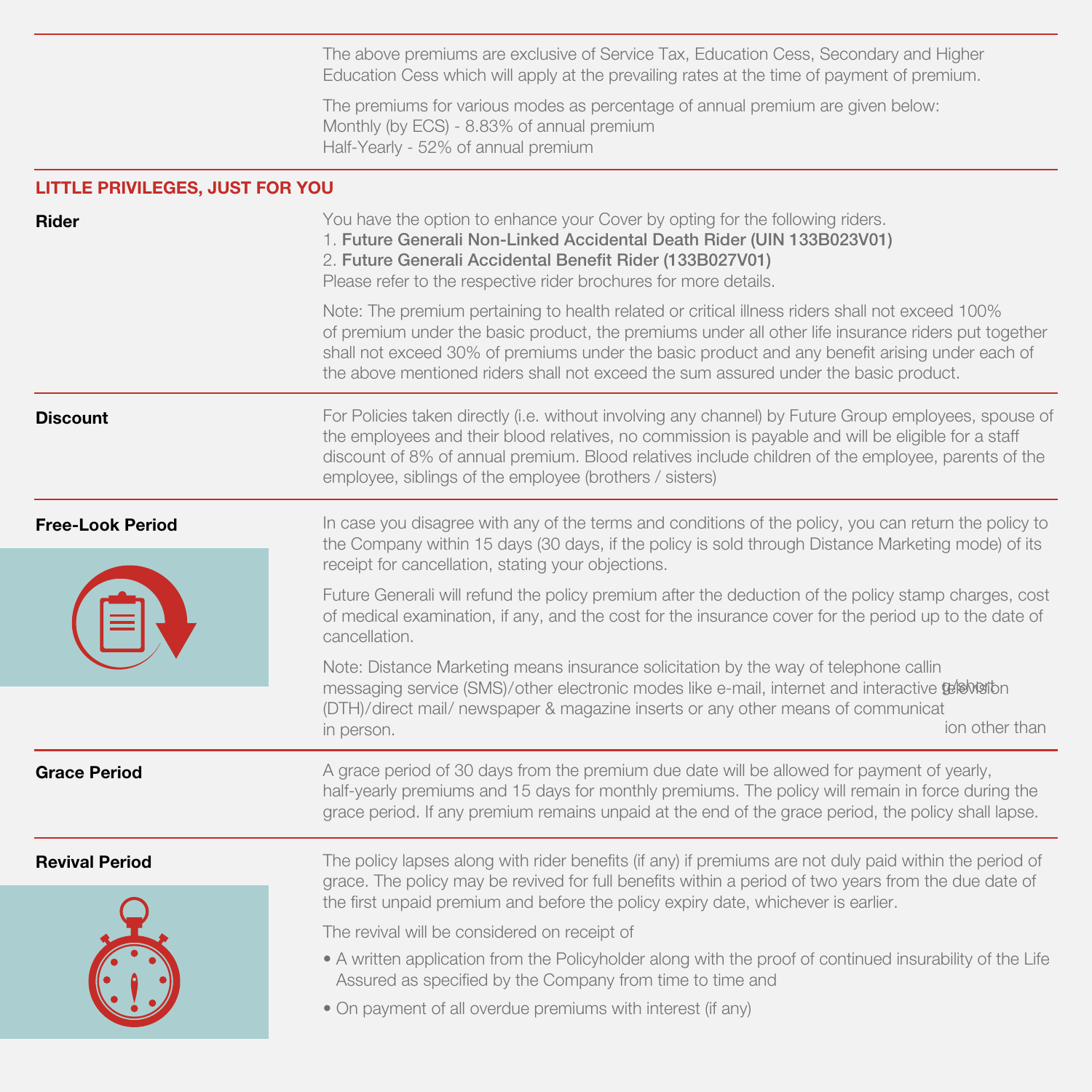|                                                                                   | The revival will be effected based on the Board approved underwriting policy. The Policyholder will be<br>required to pay the arrears of premium with interest and provide evidence of insurability as specified<br>by the Company from time to time. The current rate of interest used is 9% p.a. (This rate is subject to<br>change from time to time and will be decided with reference to yield on Government bond. Such<br>change in rate will be subject to IRDAI approval.) Any revival of rider will be considered along with the<br>revival of the basic policy, and not in isolation. |  |
|-----------------------------------------------------------------------------------|-------------------------------------------------------------------------------------------------------------------------------------------------------------------------------------------------------------------------------------------------------------------------------------------------------------------------------------------------------------------------------------------------------------------------------------------------------------------------------------------------------------------------------------------------------------------------------------------------|--|
| <b>Nomination</b>                                                                 | Provided the Policyholder is the Life Assured, he/she may, at any time during the Policy Term,<br>nominate a person or persons as per Sec 39 of the Insurance Act 1938, to receive the Policy<br>Benefits in the event of his/her death.                                                                                                                                                                                                                                                                                                                                                        |  |
| <b>Assignment</b>                                                                 | As per section 38 of the Insurance Act, 1938, the Policyholder can assign the policy to a party by<br>filing in a written notice to us. The assignment should either be endorsed upon the policy itself or<br>documented by a separate instrument, signed in either case by the assignor, stating specifically the<br>fact of assignment. Only the entire policy can be assigned and not individual benefits or any part<br>thereof. Any assignment shall automatically cancel a nomination except any assignment in favour of<br>the Company.                                                  |  |
| <b>Tax Benefits</b>                                                               | Premium(s) paid are eligible for Tax Benefit. Tax Benefits available as per prevailing Tax Rules.                                                                                                                                                                                                                                                                                                                                                                                                                                                                                               |  |
| Loan                                                                              | There is no loan available under this plan.                                                                                                                                                                                                                                                                                                                                                                                                                                                                                                                                                     |  |
| <b>EXCLUSIONS</b>                                                                 | No benefit will be payable in respect of any condition arising directly or indirectly through or in<br>consequence of the following exclusions and restrictions.                                                                                                                                                                                                                                                                                                                                                                                                                                |  |
| <b>Suicide Exclusion</b>                                                          | If the Life Assured commits suicide within one year from the policy commencement date, the policy<br>will be void and only 80% of the premiums paid will be payable as Death Benefit. If the Life Assured<br>commits suicide within one year from the revival date of the policy, if revived, 80% of the premiums<br>paid till the date of death, will be payable as Death Benefit.                                                                                                                                                                                                             |  |
| <b>Prohibition on Rebates</b><br>Section 41 of the<br>Insurance Act, 1938 states: | 1. No person shall allow or offer to allow, either directly or indirectly, as an inducement to any<br>person to take or renew or continue an insurance in respect of any kind of risk relating to lives or<br>property in India, any rebate of the whole or part of the commission payable or any rebate of the<br>premium shown on the policy, nor shall any person taking out or renewing or continuing a policy<br>accept any rebate, except such rebate as may be allowed in accordance with the published<br>prospectuses or tables of the insurer:                                        |  |
|                                                                                   | Provided that acceptance by an insurance agent of commission in connection with a policy of life<br>insurance taken out by himself on his own life shall not be deemed to be acceptance of a rebate<br>of premium within the meaning of this sub-section if at the time of such acceptance the insurance<br>agent satisfies the prescribed conditions establishing that he is a bona fide insurance agent<br>employed by the insurer.                                                                                                                                                           |  |
|                                                                                   | 2. Any person making default in complying with the provisions of this section shall be liable for a<br>penalty which may extend to ten lakh rupees.                                                                                                                                                                                                                                                                                                                                                                                                                                             |  |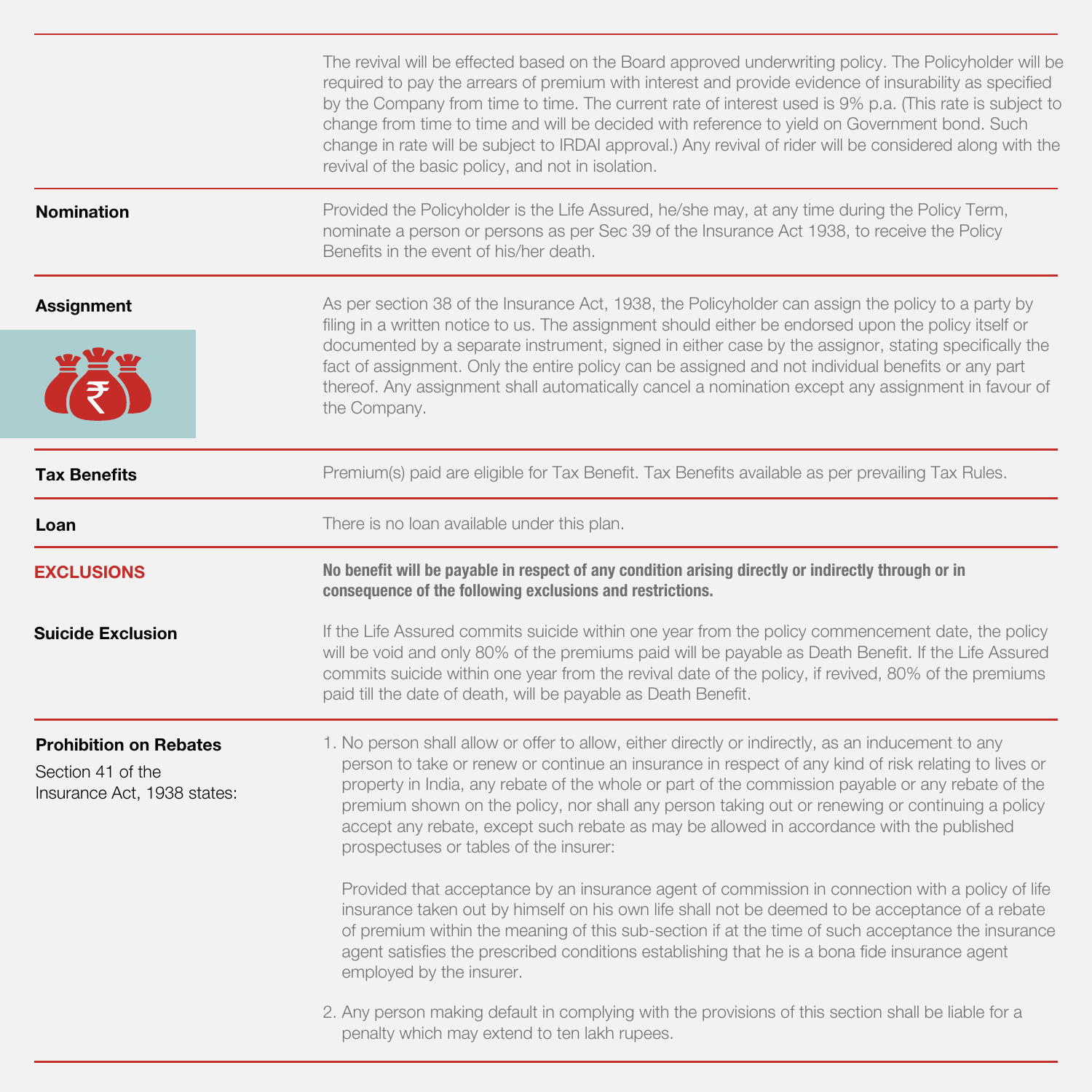# **Non-Disclosure**

Section 45 of Insurance Act, 1938 states:



1. No Policy of Life Insurance shall be called in question on any ground whatsoever after the expiry of 3 years from the date of the policy i.e. from the date of issuance of the policy or the date of commencement of risk or the date of revival of the policy or the date of the rider to the policy, whichever is later.

2. A policy of Life Insurance may be called in question at any time within 3 years from the date of issuance of the policy or the date of commencement of risk or the date of revival of the policy or the date of the rider to the policy, whichever is later, on the ground of fraud.

For further information, section 45 of the Insurance laws (Amendment) Act, 2015 may be referred.

**WHY CHOOSE US?** Future Generali is a joint venture between India's leading retailer Future Group, Italy based insurance major Generali and Industrial Investment Trust Ltd. (IITL). The Company was incorporated in 2006 and brings together the unique qualities of the founding Companies - local experience and knowledge with global insurance expertise. Future Generali offers an extensive range of life insurance products, and a network that ensures we are close to you, wherever you go.